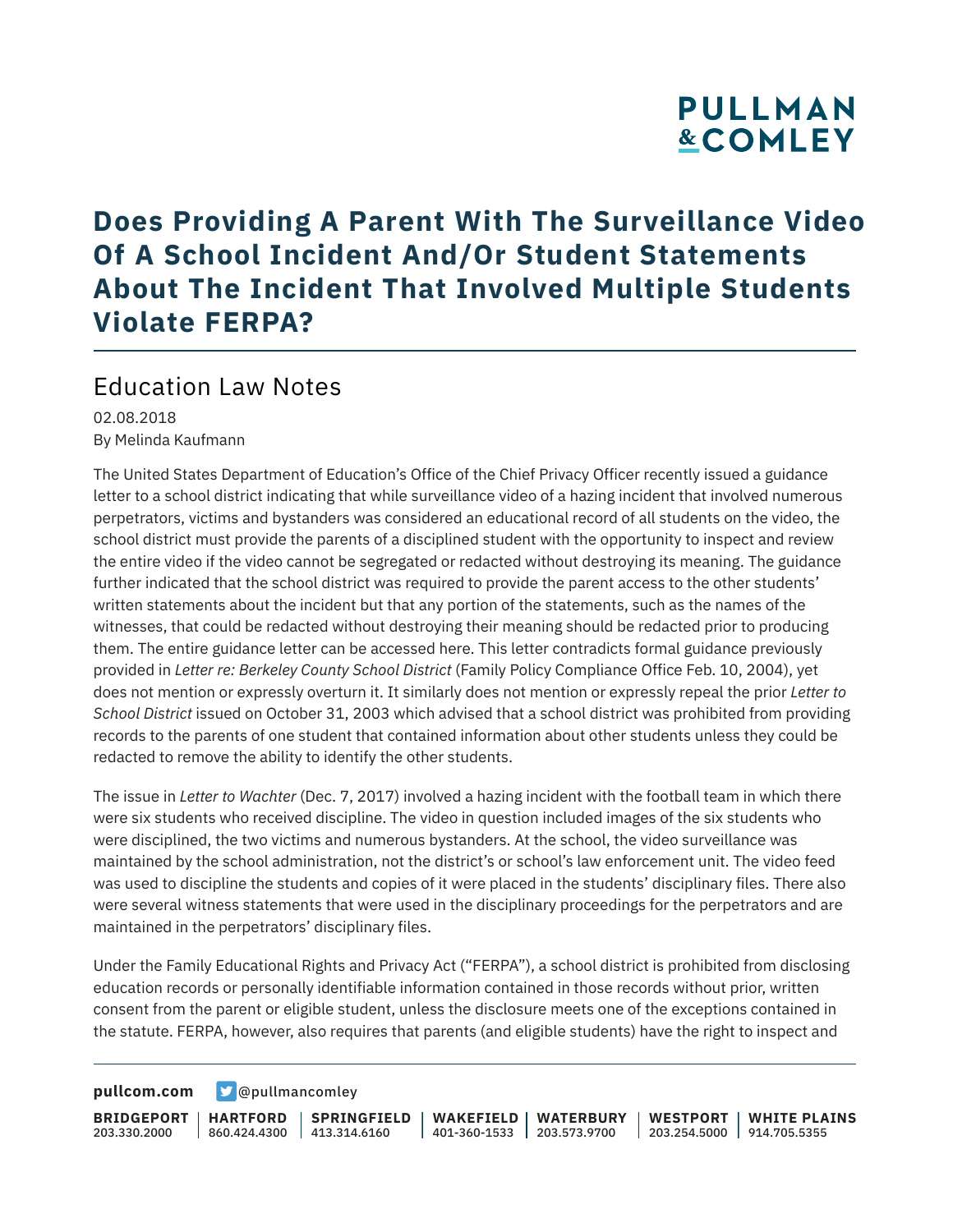## **PULLMAN &COMLEY**

#### Does Providing A Parent With The Surveillance Video Of A School Incident And/Or Student Statements About The Incident That Involved Multiple Students Violate FERPA?

review their child's education records. These two requirements sometimes collide when the records of one student contain personally identifiable information and/or education records of another student.

FERPA provides that when an educational record contains information on more than one student, the parent may inspect and review or "be informed of" only the specific information about his or her own child. Prior guidance from the U.S. Department of Education directed that if the information on other students could not be redacted to mask the identity of the other students then the information could not be shared with the parent of another student. The current letter reverses that approach.

In *Wachter*, the Chief Privacy Officer found that under the facts described, the video and witness statements would be educational records of the perpetrators and of the victims based on the fact that the video and statements were maintained by the school administration in the students' disciplinary files and are directly related to the incident in question and that the records were used to discipline the perpetrators.

The Letter instructs that "the parents of the alleged perpetrators to whom the video and witness statements are directly related … would have the right under FERPA to inspect and review information in the video and witness statements that are about the alleged perpetrator, even though they also contain information that is also directly related to other students, so long as the information in these records cannot be segregated and redacted without destroying its meaning." In making this determination, the district should determine whether it is feasible to show only a portion of the video in a way that would fully depict the student's involvement in the disciplinary incident. If such a redaction is possible, then it should be made.

Similarly, the Letter indicated that as to the witness statements, if it is possible to redact the statements to protect other student's information without destroying the meaning of the records, then those redaction should be made. At a minimum, the names of the authors of the witness statements should be redacted as should any information that is not directly related to the student whose parent has requested access.

FERPA, except in limited situations, only requires access to educational records. It does not require a school district to provide copies of records to students. Thus, unless the records fall under the Connecticut statute regarding the provision of copies of special education records, there is no obligation to provide the parent with a copy of either the video or witness statements.

Furthermore, this guidance only speaks to the right of access as to the parent or eligible student who appears in the surveillance video or about whom the witness statements are written. It does not create a blanket obligation to provide access to the general public (or even other parents of students not in the video) to surveillance videos of school incidents. Finally, it remains unclear if this guidance will be adopted by the courts or Connecticut's Freedom of Information Commission ("FOIC"); indeed, prior court and FOIC decision have expressly recognized that school districts may be prohibited from providing access to records to the